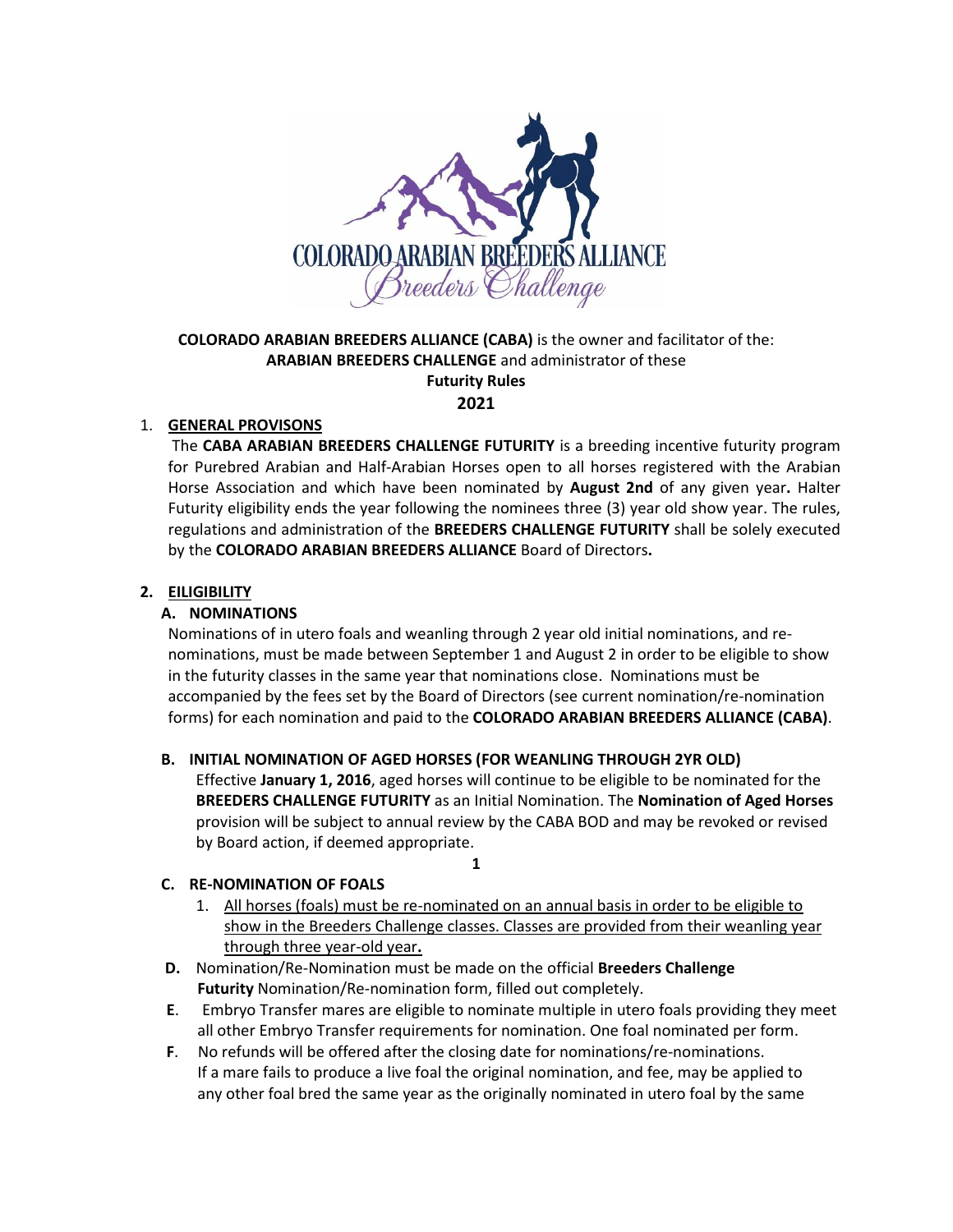owner, or applied to any mare in foal belonging to the same owner for the following year. The nomination may not otherwise be transferred. A CABA **In Utero Foal Report** must be completed, accompanied by a veterinarian's statement of cause, and submitted for approval.

- **G.** All participants (owners) are responsible for their own nominations/re-nominations. In order to maintain futurity eligibility, horses must be re-nominated annually and owners must pay the appropriate fees.
- **H. TRANSFERS: Breeders Challenge Futurity** participation is transferable with change of ownership of the nominated horse or in utero mare. Notification to the **Breeders Challenge Futurity** administrator of the change of ownership is the responsibility of the new owner and a copy of the horse's registration showing new ownership must be submitted to CABA. Neither **CABA** nor the **Breeders Challenge Futurity** will be responsible for any dispute arising from a change of ownership.

## **I. REINSTATEMENT OF A PREVIOUSLY NOMINATED HORSE**

Reinstatement of a previously nominated Futurity Horse that has missed one or more years of Re-Nominations shall be allowed with the assessment of a Reinstatement Fee (see Re-Nomination form for applicable fee).

## **3**. **SHOWING & JUDGING**

- **A. SHOWS** The **Arabian Breeders Challenge Futurity** breeding classes will be held at an Arabian Horse Show, or other venue, designated by **CABA**. Participants in the Futurity shall be notified of the show location and dates of the specific classes for which they have eligible horses. Nominees may show in the weaning class the year of their birth and yearling class the next year, if re-nominated, and so forth.
- B. **AWARDS –** Cash prize paybacks will be at the sole discretion of CABA and the administrator of the **Breeders Challenge Futurity** program. Prize monies will be determined by the number of nominations and resultant entries in each age group, sponsorships, and other revenues generated by **CABA**. The minimum guaranteed payback for each class will be published on the entry form for each year's Futurity.

### **C. RULES & PROCEDURES FOR FUTURITY CLASSES**

 **Judging System-**Handlers for all CBC Futurity classes must be Amateurs (ATH) and must meet

all USEF amateur requirements and qualifications**.** Halter classes for the **Breeders Challenge Futurity** will **NOT** utilize the AHA scoring system. Classes will be adjudicated using

the comparative judging system. The number of judges will be determined by **CABA** and **Futurity** administrator. Classes will be conducted in accordance with AHA Halter Rules.

Each participant is responsible for knowledge of these rules and is subject to these rules. The

 **CABA BOD** and the **Futurity Administrator** reserve the right to combine classes at their discretion. Any questions that may arise which are not covered by AHA Rules will be resolved

by the CABA governing body.

 All entries will be judged independently and comparatively by the panel of judges. Judges must not confer with each other. Judges will examine all horses individually while walking, trotting, and standing. Horses shall enter the ring at a trot in a counter-clockwise direction in chronological age order (according to date of birth) from oldest to youngest. Horses will